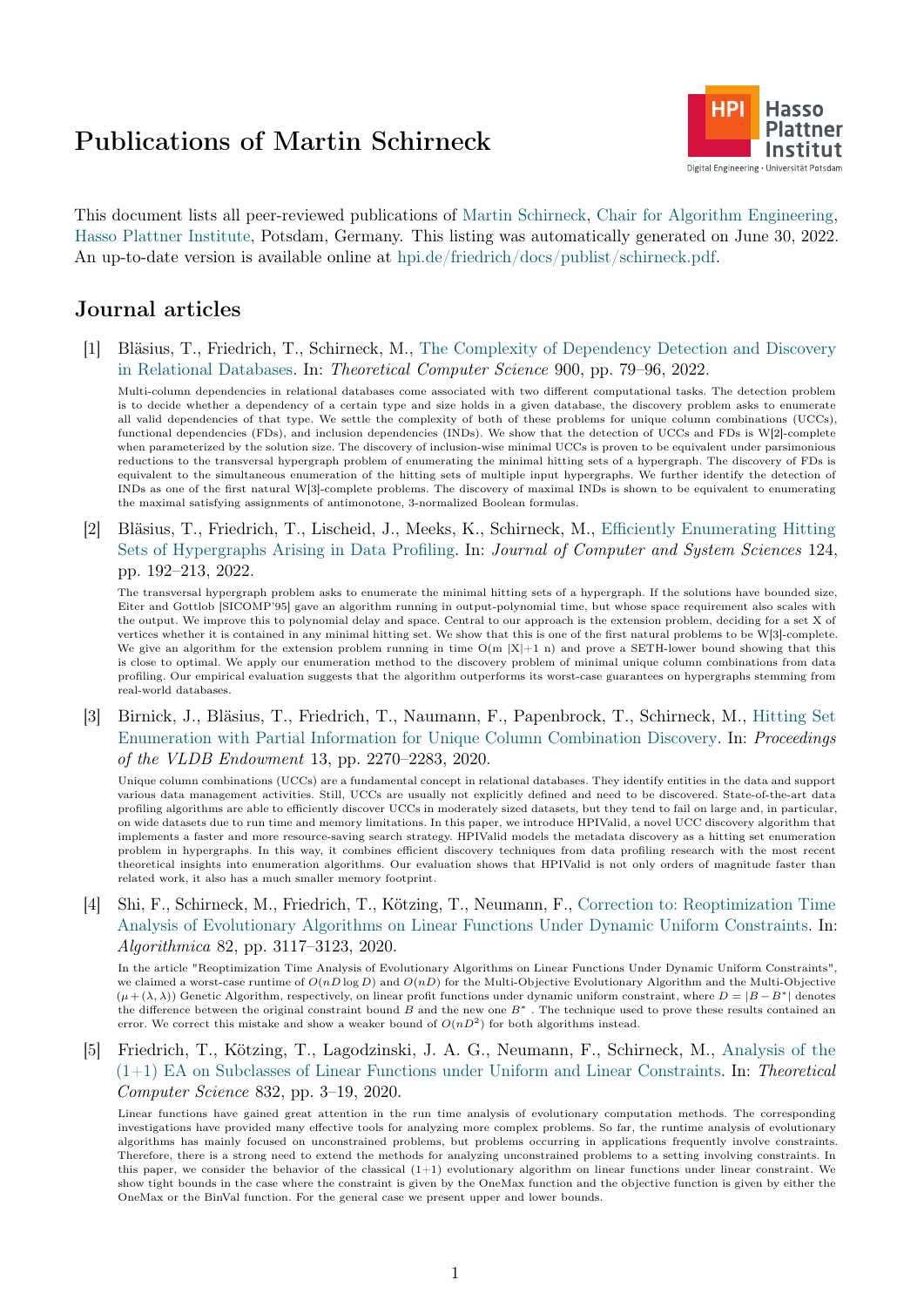[6] Shi, F., Schirneck, M., Friedrich, T., Kötzing, T., Neumann, F., [Reoptimization Time Analysis of](http://dx.doi.org/10.1007/s00453-018-0451-4) [Evolutionary Algorithms on Linear Functions Under Dynamic Uniform Constraints.](http://dx.doi.org/10.1007/s00453-018-0451-4) In: Algorithmica 81, pp. 828–857, 2019.

Rigorous runtime analysis is a major approach towards understanding evolutionary computing techniques, and in this area linear pseudo-Boolean objective functions play a central role. Having an additional linear constraint is then equivalent to the NP-hard Knapsack problem, certain classes thereof have been studied in recent works. In this article, we present a dynamic model of optimizing linear functions under uniform constraints. Starting from an optimal solution with respect to a given constraint bound, we investigate the runtimes that different evolutionary algorithms need to recompute an optimal solution when the constraint bound changes by a certain amount. The classical (1 + 1) EA and several population-based algorithms are designed for that purpose, and are shown to recompute efficiently. Furthermore, a variant of the  $(1+(\lambda, \lambda))$  GA for the dynamic optimization problem is studied, whose performance is better when the change of the constraint bound is small.

[7] Doerr, B., Fischbeck, P., Frahnow, C., Friedrich, T., Kötzing, T., Schirneck, M., [Island Models](http://dx.doi.org/10.1007/s00453-018-0445-2) [Meet Rumor Spreading.](http://dx.doi.org/10.1007/s00453-018-0445-2) In: Algorithmica 81, pp. 886–915, 2019.

Island models in evolutionary computation solve problems by a careful interplay of independently running evolutionary algorithms on the island and an exchange of good solutions between the islands. In this work, we conduct rigorous run time analyses for such island models trying to simultaneously obtain good run times and low communication effort. We improve the existing upper bounds for both measures (i) by improving the run time bounds via a careful analysis, (ii) by balancing individual computation and communication in a more appropriate manner, and (iii) by replacing the usual communicate-with-all approach with randomized rumor spreading. In the latter, each island contacts a randomly chosen neighbor. This epidemic communication paradigm is known to lead to very fast and robust information dissemination in many applications. Our results concern island models running simple  $(1+1)$  evolutionary algorithms to optimize the classic test functions OneMax and LeadingOnes. We investigate binary trees, d-dimensional tori, and complete graphs as communication topologies.

# Conference papers

[8] Friedrich, T., Kötzing, T., Radhakrishnan, A., Schiller, L., Schirneck, M., Tennigkeit, G., Wietheger, S., [Crossover for Cardinality Constrained Optimization.](http://dx.doi.org/10.1145/3512290.3528713) In: Genetic and Evolutionary Computation Conference (GECCO), 2022. Best Paper Award (Theory Track) Nomination.

In order to understand better how and why crossover can benefit optimization, we consider pseudo-Boolean functions with an upper bound B on the number of 1s allowed in the bit string (cardinality constraint). We consider the natural translation of the OneMax test function, a linear function where B bits have a weight of  $1+\varepsilon$  and the remaining bits have a weight of 1. The literature gives a bound of  $\Theta(n^2)$  for the (1+1) EA on this function. Part of the difficulty when optimizing this problem lies in having to improve individuals meeting the cardinality constraint by flipping both a 1 and a 0. The experimental literature proposes balanced operators, preserving the number of 1s, as a remedy. We show that a balanced mutation operator optimizes the problem in  $O(n \log n)$  if  $n - B = O(1)$ . However, if  $n - B = \Theta(n)$ , we show a bound of  $\Omega(n^2)$ , just as classic bit flip mutation. Crossover and a simple island model gives  $O(n^2/\log n)$  (uniform crossover) and  $O(n\sqrt{n})$  (3-ary majority vote crossover). For balanced uniform crossover with Hamming distance  $O(n^2/\log n)$ maximization for diversity we show a bound of  $O(n \log n)$ . As an additional contribution we analyze and discuss different balanced crossover operators from the literature.

[9] Bilò, D., Casel, K., Choudhary, K., Cohen, S., Friedrich, T., Lagodzinski, J. G., Schirneck, M., Wietheger, S., [Fixed-Parameter Sensitivity Oracles.](http://dx.doi.org/10.4230/LIPIcs.ITCS.2022.23) In: *Innovations in Theoretical Computer Science* (ITCS), pp. 23:1–23:18, 2022.

We combine ideas from distance sensitivity oracles (DSOs) and fixed-parameter tractability (FPT) to design sensitivity oracles for FPT graph problems. An oracle with sensitivity f for an FPT problem  $\Pi$  on a graph G with parameter k preprocesses G in time  $O(q(f, k)poly(n))$ . When queried with a set F of at most f edges of G, the oracle reports the answer to the II-with the same parameter k-on the graph  $G-F$ , i.e., G deprived of F. The oracle should answer queries in a time that is significantly faster than merely running the best-known FPT algorithm on G − F from scratch. We design sensitivity oracles for the k-Path and the k-Vertex Cover problem. Our first oracle for k-Path has size  $O(k^{f+1})$  size and query time  $O(f \min\{f, \log(f) + k\})$ . We use a technique inspired by the work of Weimann and Yuster [FOCS 2010, TALG 2013] on distance sensitivity problems to reduce the space to  $O((\frac{f+k}{f})^f(\frac{f+k}{k})^kfk \cdot \log n)$ at the expense of increasing the query time to  $O((\frac{f+k}{f})^f(\frac{f+k}{k})^kf\min\{f,k\}\cdot \log n)$ . Both oracles can be modified to handle vertexfailures, but we need to replace k with 2k in all the claimed bounds. Regarding k-Vertex Cover, we design three oracles offering different trade-offs between the size and the query time. The first oracle takes  $O(3^{f+k})$  space and has  $O(2^f)$  query time, the second one has a size of  $O(2^{f+k^2+k})$  and a query time of  $O(f+k^2)$ ; finally, the third one takes  $O(fk+k^2)$  space and can be queried in time  $O(1.2738<sup>k</sup> + fk<sup>2</sup>)$ . All our oracles are computable in time (at most) proportional to their size and the time needed to detect a k-path or k-vertex cover, respectively. We also provide an interesting connection between k-Vertex Cover and the fault-tolerant shortest path problem, by giving a DSO of size  $O(poly(f, k) \cdot n)$  with query time in  $O(poly(f, k))$ , where k is the size of a vertex cover. Following our line of research connecting fault-tolerant FPT and shortest paths problems, we introduce parameterization to the computation of distance preservers. Given a graph with a fixed source  $s$  and parameters  $f,k$ , we study the problem of constructing polynomial-sized oracles that reports efficiently, for any target vertex  $v$  and set  $F$  of at most  $f$  edge failures, whether the distance from  $s$  to  $v$  increases at most by an additive term of k in  $G - F$ . The oracle size is  $O(2^k k^2 \cdot n)$ , while the time needed to answer a query is  $O(2^k f^{\omega} k^{\omega})$ , where  $\omega < 2.373$  is the matrix multiplication exponent. The second problem we study is about the construction of bounded-stretch fault-tolerant preservers. We construct a subgraph with  $O(2^{fk+f+k}k \cdot n)$  edges that preserve by more than k upon failure of F. This improves significantly over the  $\tilde{O}(fn^{2-\frac{1}{2f}})$  bound in the unparameterized case by Bodwin et al. [ICALP 2017].

[10] Bilò, D., Choudhary, K., Cohen, S., Friedrich, T., Schirneck, M., [Deterministic Sensitivity Oracles](http://dx.doi.org/10.4230/LIPIcs.ICALP.2022.68) [for Diameter, Eccentricities and All Pairs Distances.](http://dx.doi.org/10.4230/LIPIcs.ICALP.2022.68) In: International Colloquium on Automata, Languages and Programming (ICALP), pp. 68:1–68:19, 2022.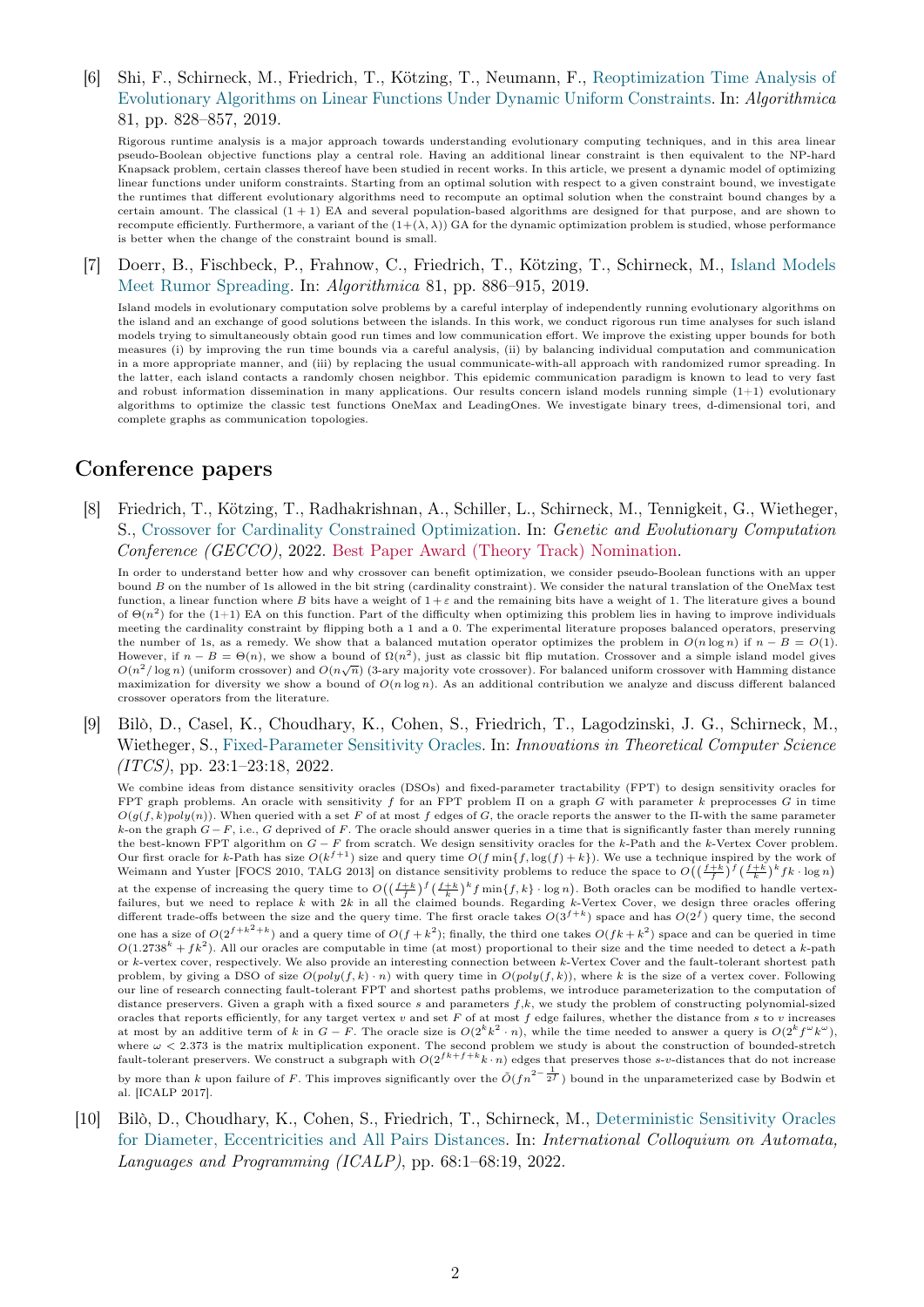We construct data structures for extremal and pairwise distances in directed graphs in the presence of transient edge failures. Henzinger et al. (ITCS 2017) initiated the study of fault-tolerant (sensitivity) oracles for the diameter and vertex eccentricities. We extend this with a special focus on space efficiency. We present several new data structures, among them the first fault-tolerant eccentricity oracle for dual failures in subcubic space. We further prove lower bounds that show limits to approximation vs. space and diameter vs. space trade-offs for fault-tolerant oracles. They highlight key differences between data structures for undirected and directed graphs. Initially, our oracles are randomized leaning on a sampling technique frequently used in sensitivity analysis. Building on the work of Alon, Chechik, and Cohen (ICALP 2019) as well as Karthik and Parter (SODA 2021), we develop a hierarchical framework to derandomize fault-tolerant data structures. We first apply it to our own diameter/eccentricity oracles and then show its usefulness by derandomizing algorithms from the literature: the distance sensitivity oracle of Ren (JCSS 2022) and the Single-Source Replacement Path algorithm of Chechik and Magen (ICALP 2020).

#### [11] Bilò, D., Cohen, S., Friedrich, T., Schirneck, M., [Near-Optimal Deterministic Single-Source Distance](http://dx.doi.org/10.4230/LIPIcs.ESA.2021.18) [Sensitivity Oracles.](http://dx.doi.org/10.4230/LIPIcs.ESA.2021.18) In: European Symposium on Algorithms (ESA), pp. 18:1–18:17, 2021.

Given a graph with a distinguished source vertex s, the Single Source Replacement Paths (SSRP) problem is to compute and output, for any target vertex t and edge e, the length  $d(s, t, e)$  of a shortest path from s to t that avoids a failing edge e. A Single-Source Distance Sensitivity Oracle (Single-Source DSO) is a compact data structure that answers queries of the form  $(t, e)$  by returning the distance  $d(s, t, e)$ . We show how to compress the output of the SSRP problem on *n*-vertex, *m*-edge graphs with integer edge weights<br>in the range [1, M] into a deterministic Single-Source DSO that has size  $O(M^{1/2}n^{3/2})$  space requirement is optimal (up to the word size). Our techniques can also handle vertex failures within the same bounds. Chechik and Cohen [SODA 2019] presented a combinatorial randomized  $\tilde{O}(m\sqrt{n}+n^2)$  time SSRP algorithm for undirected and unweighted and unweighted graphs. We derandomize their algorithm with the same asymptotic running time and apply our compression to obtain a deterministic Single-Source DSO with  $\tilde{O}(m\sqrt{n}+n^2)$  preprocessing time,  $O(n^{3/2})$  space, and  $\tilde{O}(1)$  query time. Our combinatorial Single-Source DSO has near-optimal space, preprocessing and query time for dense unweighted graphs, improving the preprocessing time by a  $\sqrt{n}$ -factor compared to previous results. Grandoni and Vassilevska Williams [FOCS 2012, TALG 2020] gave an algebraic randomized  $\tilde{O}(Mn^{\omega})$ time SSRP algorithm for (undirected and directed) graphs with integer edge weights in the range [1, M], where  $\omega < 2.373$  is the matrix multiplication exponent. We derandomize their algorithm for undirected graphs and apply our compression to obtain an algebraic Single-Source DSO with  $\tilde{O}(Mn^{\omega})$  preprocessing time,  $O(M^{1/2}n^{3/2})$  space, and  $\tilde{O}(1)$  query time. This improves the preprocessing time of algebraic Single-Source DSOs by polynomial factors compared to previous results. We also present further improvements of our Single-Source DSOs. We show that the query time can be reduced to a constant at the cost of increasing the size of the oracle to  $O(M^{1/3}n^{5/3})$  and that all our oracles can be made path-reporting. On sparse graphs with  $m = O(\frac{n^{5/4-\epsilon}}{M^{7/4}})$  edges, for any constant  $\varepsilon > 0$ , we reduce the preprocessing to randomized  $\tilde{O}(M^{7/8}m^{1/2}n^{11/8}) = O(n^{2-\varepsilon/2})$  time. To the best of our knowledge, this is the first truly subquadratic time algorithm for building Single-Source DSOs on sparse graphs.

#### [12] Bilò, D., Cohen, S., Friedrich, T., Schirneck, M., [Space-Efficient Fault-Tolerant Diameter Oracles.](http://dx.doi.org/10.4230/LIPIcs.MFCS.2021.18) In: Mathematical Foundations of Computer Science (MFCS), pp. 18:1–18:16, 2021.

We design f-edge fault-tolerant diameter oracles (f-FDO, or simply FDO if  $f = 1$ ). For a given directed or undirected and possibly edge-weighted graph G with n vertices and  $m$  edges and a positive integer  $f$ , we preprocess the graph and construct a data structure that, when queried with a set F of edges, where  $|F| \leq f$ , returns the diameter of  $G - F$ . An f-FDO has stretch  $\sigma \geq 1$  if the returned value  $\widehat{D}$  satisfies diam( $G-F$ )  $\leq \widehat{D} \leq \sigma$  diam( $G-F$ ). For the case of a single edge failure (f = 1) in an unweighted directed graph, there exists an approximate FDO by Henzinger et al. [ITCS 2017] with stretch  $(1+\varepsilon)$ , constant query time, space  $O(m)$ , and a combinatorial preprocessing time of  $\tilde{O}(mn + n^{1.5}\sqrt{Dm/\varepsilon})$ , where D is the diameter. We present a near-optimal FDO with the same stretch, query time, and space. It has a preprocessing time of  $\tilde{O}(mn + n^2/\varepsilon)$ , which is better for any constant  $\varepsilon > 0$ . The preprocessing time nearly matches a conditional lower bound for combinatorial algorithms, also by Henzinger et al. When using fast matrix multiplication instead, we achieve a preprocessing time of  $\tilde{O}(n^{2.5794} + n^2/\varepsilon)$ . We further prove an information-theoretic lower bound showing that any FDO with stretch better than  $3/2$  requires  $\Omega(m)$  bits of space. Thus, for constant  $0 < \varepsilon < 3/2$ , our combinatorial  $(1 + \varepsilon)$ -approximate FDO is near-optimal in all the parameters. In the case of multiple edge failures  $(f > 1)$  in undirected graphs with non-negative edge weights, we give an f-FDO with stretch  $(f + 2)$ , query time  $O(f^2 \log^2 n)$ ,  $\tilde{O}(fn)$  space, and preprocessing time  $\tilde{O}(fm)$ . We complement this with a lower bound excluding any finite stretch in  $o(fn)$  space. Many real-world networks have polylogarithmic diameter. We show that for those graphs and up to  $f = o(\log n / \log \log n)$  failures one can swap approximation for query time and space. We present an exact combinatorial f-FDO with preprocessing time  $mn^{1+o(1)}$ , query time  $n^{o(1)}$ , and space  $n^{2$ the preprocessing time can be improved to  $n^{\omega+o(1)}$ , where  $\omega < 2.373$  is the matrix multiplication exponent.

#### [13] Bläsius, T., Friedrich, T., Schirneck, M., [The Minimization of Random Hypergraphs.](http://dx.doi.org/10.4230/LIPIcs.ESA.2020.21) In: European Symposium on Algorithms (ESA), pp. 21:1–21:15, 2020.

We investigate the maximum-entropy model  $B_{n,m,p}$  for random n-vertex, m-edge multi-hypergraphs with expected edge size pn. We show that the expected size of the minimization min( $\mathcal{B}_{n,m,p}$ ), i.e., the number of inclusion-wise minimal edges of  $\mathcal{B}_{n,m,p}$ , undergoes a phase transition with respect to m. If m is at most  $1/(1-p)^{(1-p)n}$ , then  $\mathbb{E}[\min(\mathcal{B}_{n,m,p})]$  is of order  $\Theta(m)$ , while for  $m \geq 1/(1-p)^{(1-p)n}$ a phase transition with respect to *m*. If *m* is at most  $1/(1-p)$ , then E<sub>[[</sub> mm( $\sigma_n$ ,*m,p*)<sub>[</sub>] is of order  $O(m)$ , while for  $m \ge 1/(1-p)$ <br> $p$ <sup>(1-p+e)</sup> for any  $\varepsilon > 0$ , it is  $\Theta(2^{(H(\alpha)+(1-\alpha)\log_2 p)n}/\sqrt{n})$ . Here, H denotes t The result implies that the maximum expected number of minimal edges over all m is  $\Theta((1+p)^n/\sqrt{n})$ . Our structural findings have algorithmic implications for minimizing an input hypergraph. This has applications in the profiling of relational databases as well as for the Orthogonal Vectors problem studied in fine-grained complexity. We make several technical contributions that are of independent interest in probability. First, we improve the Chernoff–Hoeffding theorem on the tail of the binomial distribution. In detail, we show that for a binomial variable Y ~ Bin $(n, p)$  and any  $0 < x < p$ , it holds that  $P[Y \leq xn] = \Theta(2^{-D(x||p)n}/\sqrt{n})$ , where D is the binary Kullback–Leibler divergence between Bernoulli distributions. We give explicit upper and lower bounds on the constants hidden in the big-O notation that hold for all  $n$ . Secondly, we establish the fact that the probability of a set of cardinality  $i$  being minimal after  $m$ i.i.d. maximum-entropy trials exhibits a sharp threshold behavior at  $i^* = n + \log_{1-p} m$ .

## [14] Bläsius, T., Friedrich, T., Lischeid, J., Meeks, K., Schirneck, M., [Efficiently Enumerating Hitting Sets](http://dx.doi.org/10.1137/1.9781611975499.11) [of Hypergraphs Arising in Data Profiling.](http://dx.doi.org/10.1137/1.9781611975499.11) In: Algorithm Engineering and Experiments (ALENEX), pp. 130–143, 2019.

We devise an enumeration method for inclusion-wise minimal hitting sets in hypergraphs. It has delay  $O(m^{k^*+1} \cdot n^2)$  and uses linear space. Hereby, n is the number of vertices, m the number of hyperedges, and  $k^*$  the rank of the transversal hypergraph. In particular, on classes of hypergraphs for which the cardinality  $k^*$  of the largest minimal hitting set is bounded, the delay is polynomial. The algorithm solves the extension problem for minimal hitting sets as a subroutine. We show that the extension problem is W[3]-complete when parameterised by the cardinality of the set which is to be extended. For the subroutine, we give an algorithm that is optimal under the exponential time hypothesis. Despite these lower bounds, we provide empirical evidence showing that the enumeration outperforms the theoretical worst-case guarantee on hypergraphs arising in the profiling of relational databases, namely, in the detection of unique column combinations.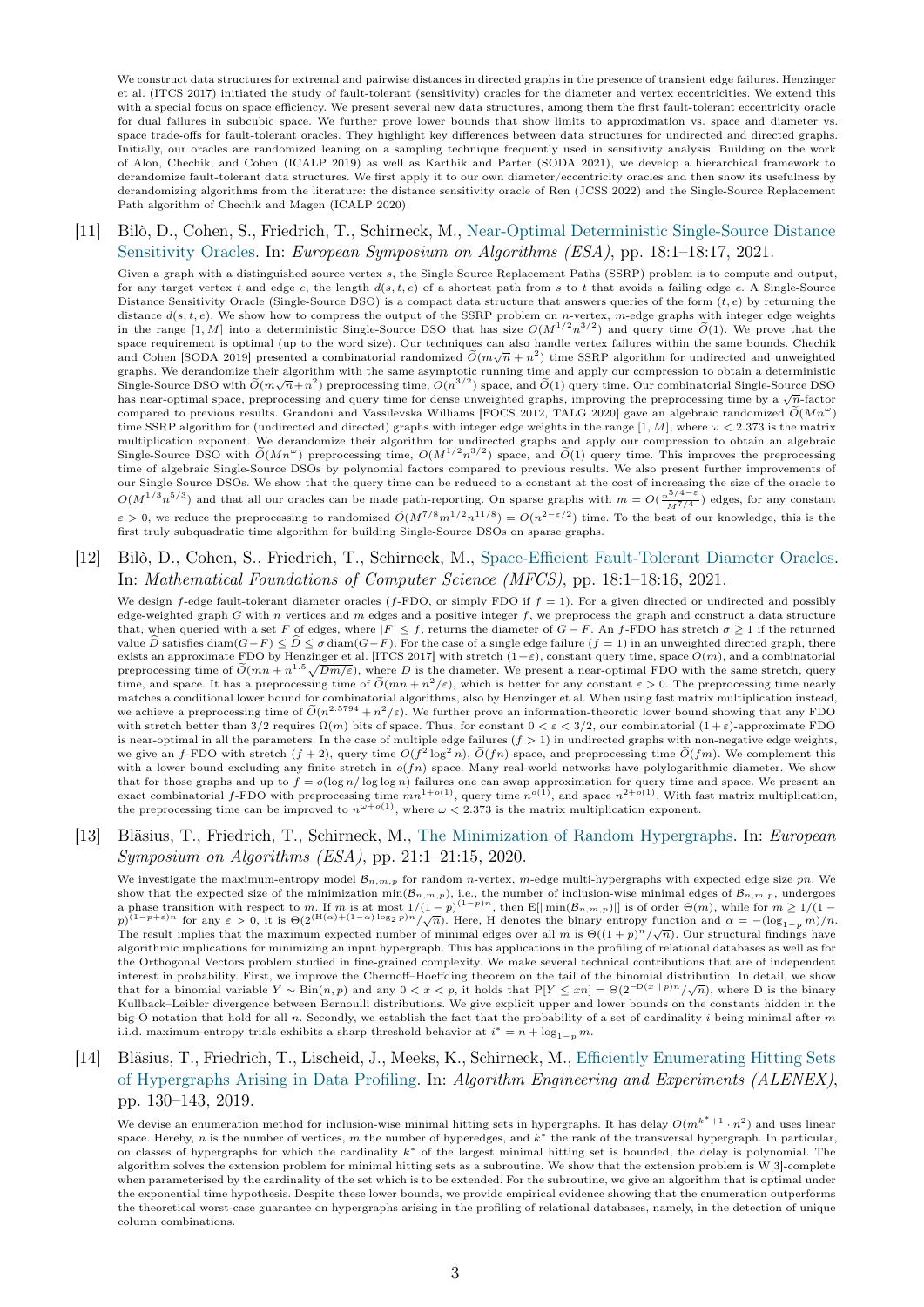[15] Bläsius, T., Fischbeck, P., Friedrich, T., Schirneck, M., [Understanding the Effectiveness of Data](http://dx.doi.org/10.1007/978-3-030-25070-6_7) [Reduction in Public Transportation Networks.](http://dx.doi.org/10.1007/978-3-030-25070-6_7) In: Workshop on Algorithms and Models for the Web Graph (WAW), pp. 87–101, 2019.

Given a public transportation network of stations and connections, we want to find a minimum subset of stations such that each connection runs through a selected station. Although this problem is NP-hard in general, real-world instances are regularly solved almost completely by a set of simple reduction rules. To explain this behavior, we view transportation networks as hitting set instances and identify two characteristic properties, locality and heterogeneity. We then devise a randomized model to generate hitting set instances with adjustable properties. While the heterogeneity does influence the effectiveness of the reduction rules, the generated instances show that locality is the significant factor. Beyond that, we prove that the effectiveness of the reduction rules is independent of the underlying graph structure. Finally, we show that high locality is also prevalent in instances from other domains, facilitating a fast computation of minimum hitting sets.

[16] Kötzing, T., Schirneck, M., Seidel, K., [Normal Forms in Semantic Language Identification.](http://proceedings.mlr.press/v76/k%C3%B6tzing17a.html) In: Algorithmic Learning Theory (ALT), pp. 493–516, 2017.

We consider language learning in the limit from text where all learning restrictions are semantic, that is, where any conjecture may be replaced by a semantically equivalent conjecture. For different such learning criteria, starting with the well-known TxtGBc-learning, we consider three different normal forms: strongly locking learning, consistent learning and (partially) set-driven learning. These normal forms support and simplify proofs and give insight into what behaviors are necessary for successful learning (for example when consistency in conservative learning implies cautiousness and strong decisiveness). We show that strongly locking learning can be assumed for partially set-driven learners, even when learning restrictions apply. We give a very general proof relying only on a natural property of the learning restriction, namely, allowing for simulation on equivalent text. Furthermore, when no restrictions apply, also the converse is true: every strongly locking learner can be made partially set-driven. For several semantic learning criteria we show that learning can be done consistently. Finally, we deduce for which learning restrictions partial set-drivenness and set-drivenness coincide, including a general statement about classes of infinite languages. The latter again relies on a simulation argument.

[17] Friedrich, T., Kötzing, T., Lagodzinski, J. A. G., Neumann, F., Schirneck, M., [Analysis of the \(1+1\)](http://dx.doi.org/10.1145/3040718.3040728) [EA on Subclasses of Linear Functions under Uniform and Linear Constraints.](http://dx.doi.org/10.1145/3040718.3040728) In: Foundations of Genetic Algorithms (FOGA), pp. 45–54, 2017.

Linear functions have gained a lot of attention in the area of run time analysis of evolutionary computation methods and the corresponding analyses have provided many effective tools for analyzing more complex problems. In this paper, we consider the behavior of the classical (1+1) Evolutionary Algorithm for linear functions under linear constraint. We show tight bounds in the case where both the objective function and the constraint is given by the OneMax function and present upper bounds as well as lower bounds for the general case. Furthermore, we also consider the LeadingOnes fitness function.

[18] Shi, F., Schirneck, M., Friedrich, T., Kötzing, T., Neumann, F., [Reoptimization Times of Evolu](http://dx.doi.org/10.1145/3071178.3071270)[tionary Algorithms on Linear Functions Under Dynamic Uniform Constraints.](http://dx.doi.org/10.1145/3071178.3071270) In: Genetic and Evolutionary Computation Conference (GECCO), pp. 1407–1414, 2017.

Thee investigations of linear pseudo-Boolean functions play a central role in the area of runtime analysis of evolutionary computing techniques. Having an additional linear constraint on a linear function is equivalent to the NP-hard knapsack problem and special problem classes thereof have been investigated in recent works. In this paper, we extend these studies to problems with dynamic constraints and investigate the runtime of different evolutionary algorithms to recompute an optimal solution when the constraint bound changes by a certain amount. We study the classical (1+ 1) EA and population-based algorithms and show that they recompute an optimal solution very efficiently. Furthermore, we show that a variant of the  $(1 + (\lambda, \lambda))$  GA can recompute the optimal solution more efficiently in some cases.

[19] Doerr, B., Fischbeck, P., Frahnow, C., Friedrich, T., Kötzing, T., Schirneck, M., [Island Models](http://dx.doi.org/10.1145/3071178.3071206) [Meet Rumor Spreading.](http://dx.doi.org/10.1145/3071178.3071206) In: Genetic and Evolutionary Computation Conference (GECCO), pp. 1359–1366, 2017.

Island models in evolutionary computation solve problems by a careful interplay of independently running evolutionary algorithms on the island and an exchange of good solutions between the islands. In this work, we conduct rigorous run time analyses for such island models trying to simultaneously obtain good run times and low communication effort. We improve the existing upper bounds for the communication effort (i) by improving the run time bounds via a careful analysis, (ii) by setting the balance between individual computation and communication in a more appropriate manner, and (iii) by replacing the usual communicate-with-all-neighbors approach with randomized rumor spreading, where each island contacts a randomly chosen neighbor. This epidemic communication paradigm is known to lead to very fast and robust information dissemination in many applications. Our results concern islands running simple (1+1) evolutionary algorithms, we regard d-dimensional tori and complete graphs as communication topologies, and optimize the classic test functions OneMax and LeadingOnes.

## [20] Friedrich, T., Kötzing, T., Krejca, M. S., Nallaperuma, S., Neumann, F., Schirneck, M., [Fast](http://dx.doi.org/10.1145/2908812.2908884) [Building Block Assembly by Majority Vote Crossover.](http://dx.doi.org/10.1145/2908812.2908884) In: Genetic and Evolutionary Computation Conference (GECCO), pp. 661–668, 2016.

Different works have shown how crossover can help with building block assembly. Typically, crossover might get lucky to select good building blocks from each parent, but these lucky choices are usually rare. In this work we consider a crossover operator which works on three parent individuals. In each component, the offspring inherits the value present in the majority of the parents; thus, we call this crossover operator majority vote. We show that, if good components are sufficiently prevalent in the individuals, majority vote creates an optimal individual with high probability. Furthermore, we show that this process can be amplified: as long as components are good independently and with probability at least  $1/2 + \delta$ , we require only  $O(\log 1/\delta + \log \log n)$  successive stages of majority vote to create an optimal individual with high probability! We show how this applies in two scenarios. The first scenario is the Jump test function. With sufficient diversity, we get an optimization time of  $O(n \log n)$  even for jump sizes as large as  $O(n^{(1/2-\epsilon)})$ . Our second scenario is a family of vertex cover instances. Majority vote optimizes this family efficiently, while local searches fail and only highly specialized two-parent crossovers are successful.